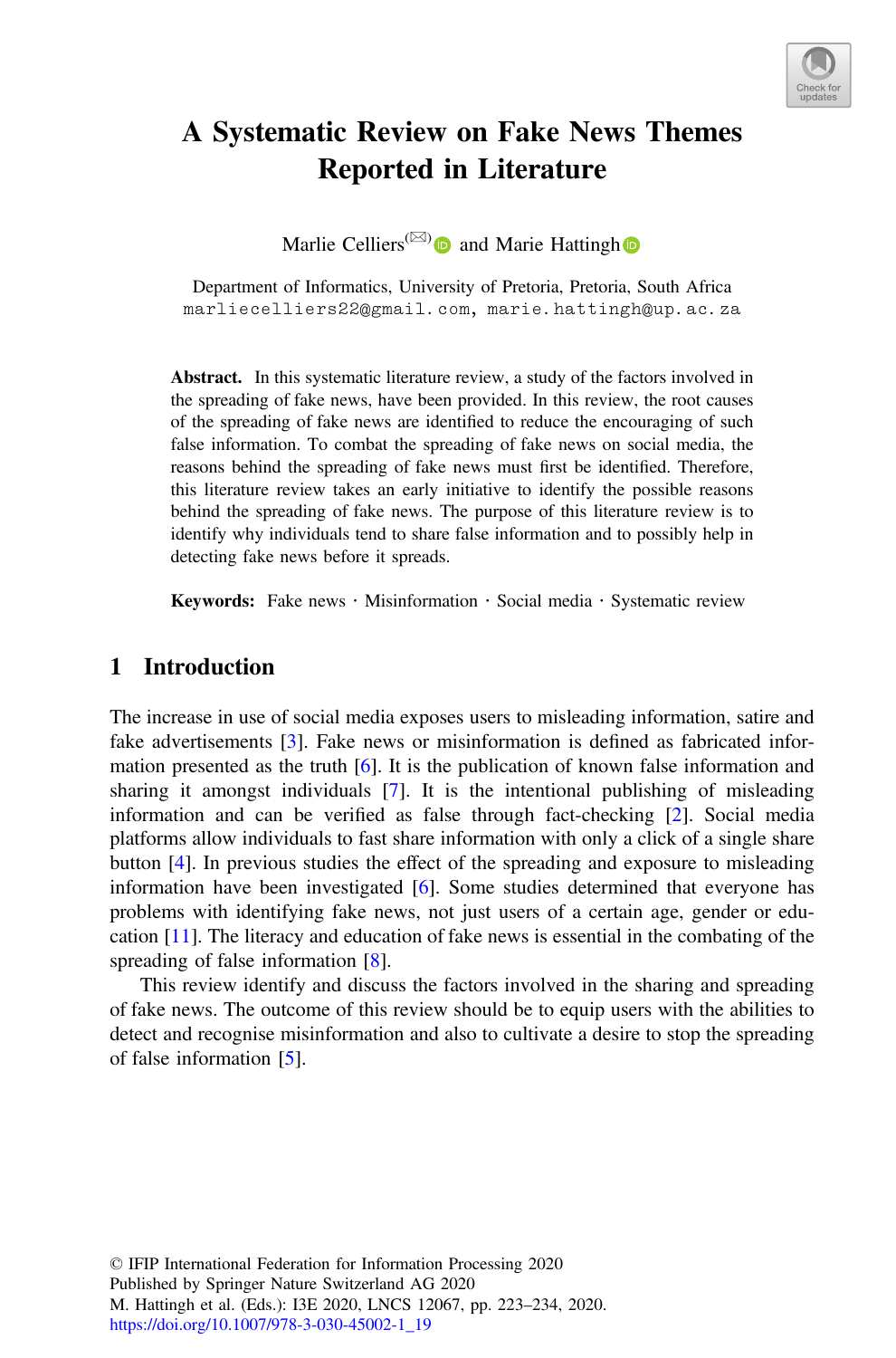# 2 Literature Background

#### 2.1 The Impact of Fake News

The internet is mainly driven by advertising [[13\]](#page-10-0). Websites with sensational headlines are very popular, which leads to advertising companies capitalising on the high traffic to the site [\[13](#page-10-0)]. It was subsequently discovered that the creators of fake news websites and information could make money through automated advertising that rewards high traffic to their websites [[13](#page-10-0)]. The question remains how misinformation would then influence the public. The spreading of misinformation can cause confusion and unnecessary stress among the public  $[10]$  $[10]$ . Fake news that is purposely created to mislead and to cause harm to the public is referred to as digital disinformation [[17\]](#page-10-0). Disinformation has the potential to cause issues, within minutes, for millions of people [[10\]](#page-10-0). Disinformation has been known to disrupt election processes, create unease, disputes and hostility among the public [[17\]](#page-10-0).

### 2.2 Fake News and Social Media

These days, the internet have become a vital part of our daily lives [\[2](#page-9-0)]. Traditional methods of acquiring information have nearly vanished to pave the way for social media platforms [[2\]](#page-9-0). It was reported in 2017 that Facebook was the largest social media platform, hosting more 1.9 million users world-wide [[18](#page-10-0)]. The role of Facebook in the spreading of fake news possibly has the biggest impact from all the social media platforms [\[14](#page-10-0)]. It was reported that 44% of worldwide users get their news from Facebook [[14\]](#page-10-0). 23% of Facebook users have indicated that they have shared false information, either knowingly or not [[19\]](#page-10-0). The spreading of fake news is fuelled by social media platforms and it is happening at an alarming pace [[14\]](#page-10-0).

# 3 Research Method

In this systematic literature review, a qualitative methodology was followed. A thematic approach was implemented to determine the factors and sub-factors that contribute to the sharing and spreading of fake news. The study employed the following search terms: ("Fake News" (NEAR/2) "Social Media") AND (defin\* OR Factors OR Tools) ("Misinformation" (NEAR/2) "Social Media") AND (defin\* OR Factors OR Tools).

In this literature review, only published journal articles between 2016 and 2019 were considered. This review is not be specific to certain sectors i.e. the health sector or the tourism sector but rather consider on all elements that contribute to individuals sharing false information.

Studies that are not in English have been excluded in this review. Only studies that are related to the research question have been taken into account. This article does not discuss the detection of fake news but rather the reasons behind the spreading of fake news.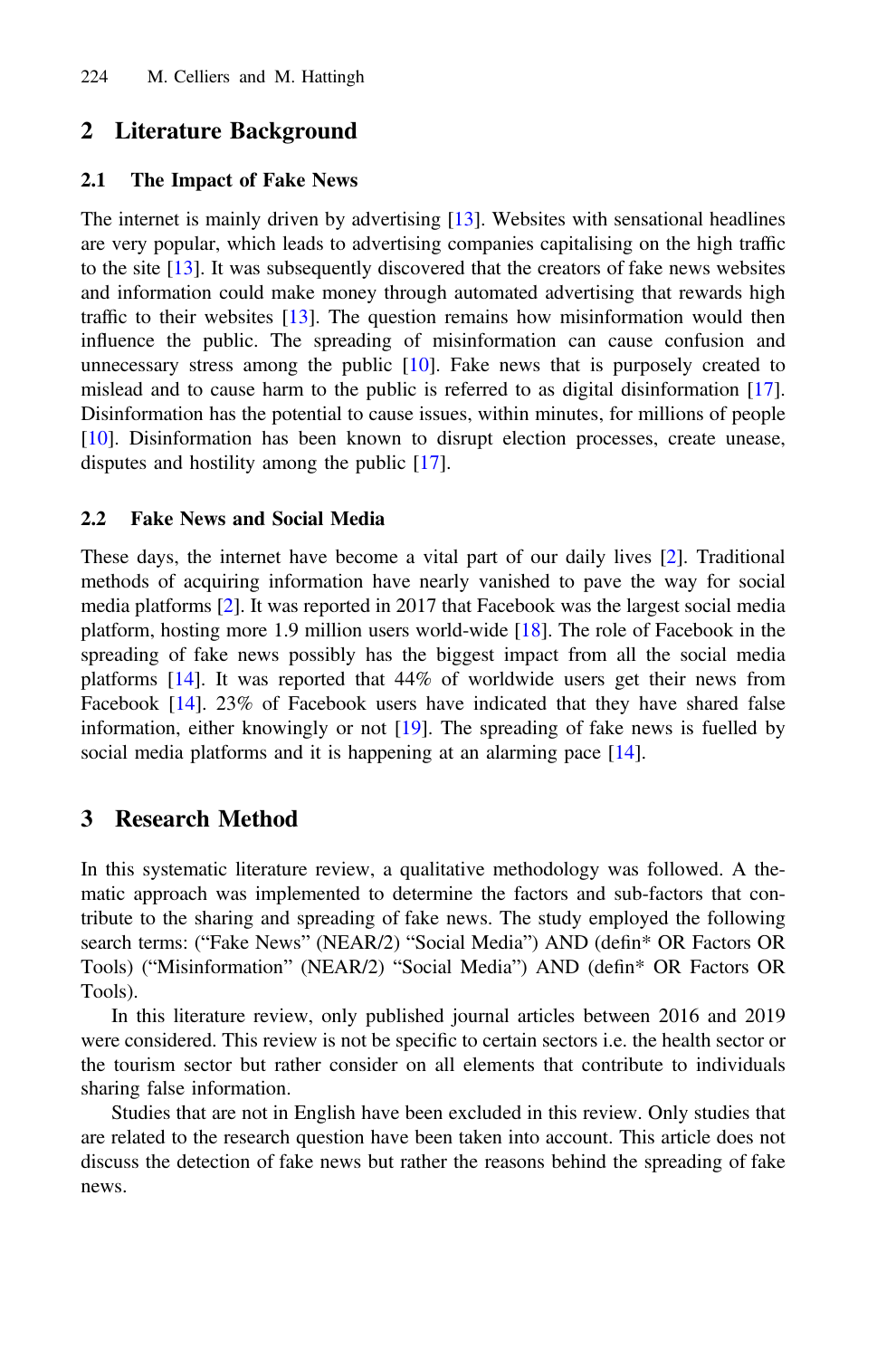The analysis consisted of four phases: identification phase; screening phase; eligibility phase and inclusion phase. When conducting this literature review, the selection of articles were based on three main criteria: firstly, to search for and select articles containing the search terms identified above; secondly, selection based on the title and abstract of the article and finally selection based on the content of the article.

In the identification phase of this literature review, Science Direct and Emerald Insight were selected to perform the literature review. Science Direct offered a total of 177 journal articles matching the search terms. Emerald Insight generated 121 journal articles that matched the search terms. Continuing with the identification phase, the various articles were then combined and the duplicates were removed. In the screening phase of the source selection, all the article titles were carefully screened and a few articles were excluded as unconvincing. The eligibility of the abstract in the remaining articles were consulted and some articles were excluded based on the possible content of the article. The rest of the articles were further thoroughly examined to determine if they were valuable and valid to this research paper. Upon further evaluation, these final remaining articles were further studied to make a final source selection.

### 4 Analysis of Findings

In this paper, possible reasons for and factors contributing to the sharing and spreading of false information are discussed. The reasons are categorized under various factors highlighted in the journal articles used to answer the research question. These factors include: social factors, cognitive factors, political factors, financial factors and malicious factors.

While conducting the literature review, 22 articles highlighted the social factors; 13 articles discussed the role that cognitive factors have in contributing to the sharing and spreading of fake news; 13 articles highlighted the role of political factors; nine articles discussed how financial gain could convince a social media users to spread false information and 13 articles debated malicious factors and the effect that malicious factors have on the sharing and spreading of false information.

Figure [1](#page-3-0) gives a breakdown of all 38 articles containing references to all the subcategories listed above. It was clearly evident that the two single sub-categories of social comparison and hate propaganda were the most debated. With the sub-factor, knowledge and education, closely behind. A high percentage of the articles, 34.2% (13 of 38), refer to the effects of social comparison on the spreading of false information; followed by 26.3% (10 of 38) of the articles referencing hate propaganda. Knowledge and education was measured at 23.6% (9 of 38).

Furthermore, it was concluded that the majority of the 38 articles highlighted a combination of the social factors i.e. conformity and peer influence, social comparison and satire and humorous fakes, which measures at 60.5% (23 of 38). Where the combination of the cognitive factors e.g. knowledge and education and ignorance measured at 39.4% (15 of 38). Political factors and sub-factors e.g. political clickbaits and political bots/cyborgs, were discussed in 34.2% (13 of 38) of the articles. In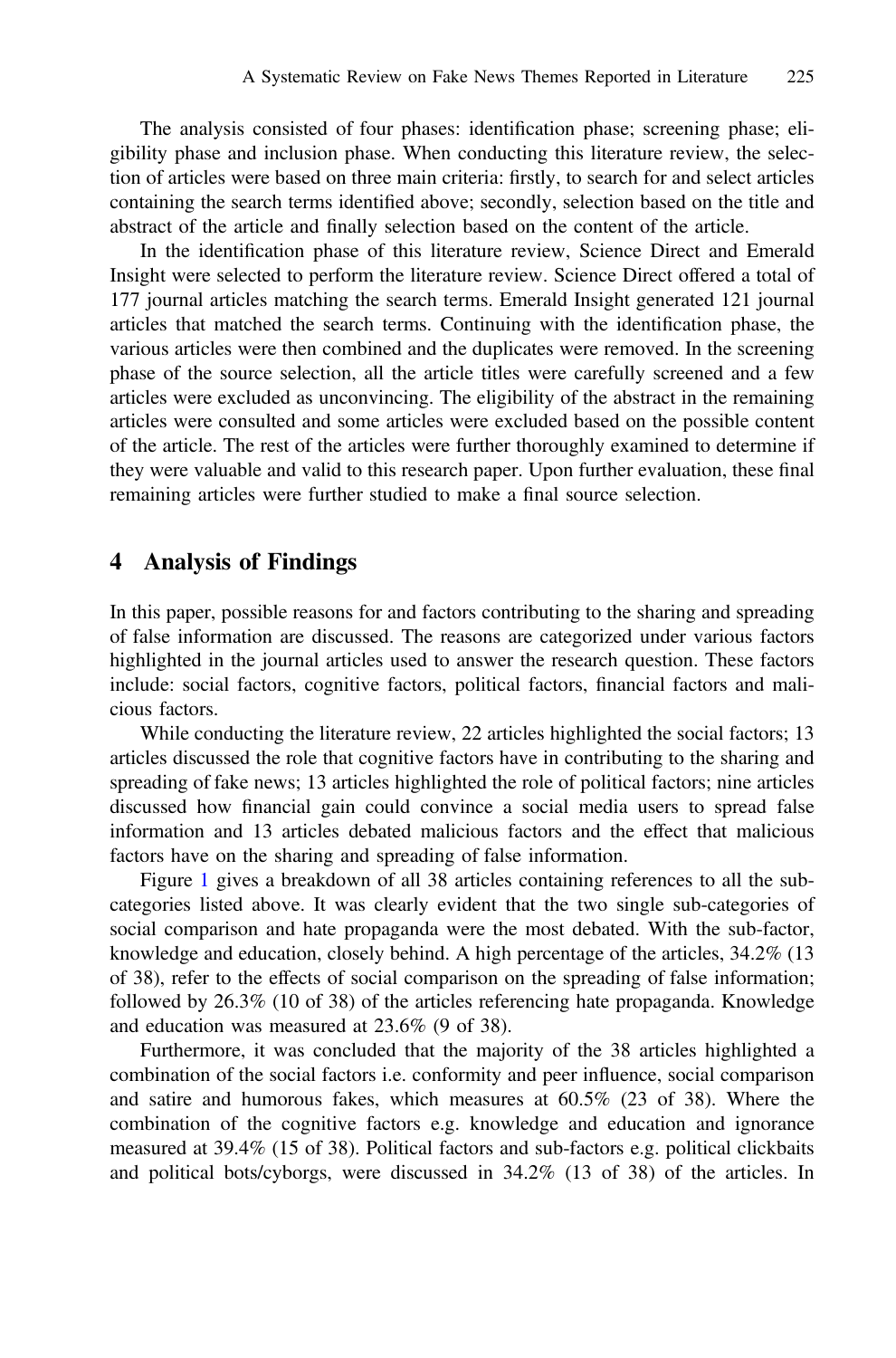<span id="page-3-0"></span>addition, financial factors e.g. advertising and financial clickbaits were referenced in 23.6% (9 of 38) of the journal articles. And lastly, malicious factors e.g. malicious bots and cyborgs, hate propaganda and malicious clickbaits measured at 34.2% (13 of 38).



### Sub-Categories of the Spreading of Fake News

Fig. 1. Articles discussing the sub-categories of the spreading of fake news

# 5 Discussion

## 5.1 Social Factors

Fake news stories are being promoted on social media platforms to deceive the public for ideological gain [\[20](#page-10-0)]. In various articles it was stated that social media users are more likely to seek information from people who are more like-minded or congruent with their own opinions and attitudes [\[21](#page-10-0), [22](#page-10-0)].

Conformity and Peer Influence. It is the need of an individual to match his or her behaviour to a specific social group [\[9](#page-10-0)]. The desire that social media users have to enhance themselves on social media platforms could blur the lines between real information and false information [\[12](#page-10-0)]. Consequently, social media users will share information to gain social approval and to build their image [\[12](#page-10-0)]. Recent studies have shown that certain false information can be strengthened if it belongs to the individuals in the same social environment  $[23]$  $[23]$ . The real power lies with those certain individuals who are more vocal or influential [\[24](#page-10-0)]. The need for social media users to endorse information or a message can be driven by the perception the social media user has about the messenger  $[25]$  $[25]$ . These messengers or "influencers" can be anyone ranging from celebrities to companies [[24\]](#page-10-0).

Studies show that messages on social media platforms, like Twitter, gain amplification because the message or information is associated with certain users or influencers [\[25](#page-10-0)]. Information exchanging depends on the ratings or the influential users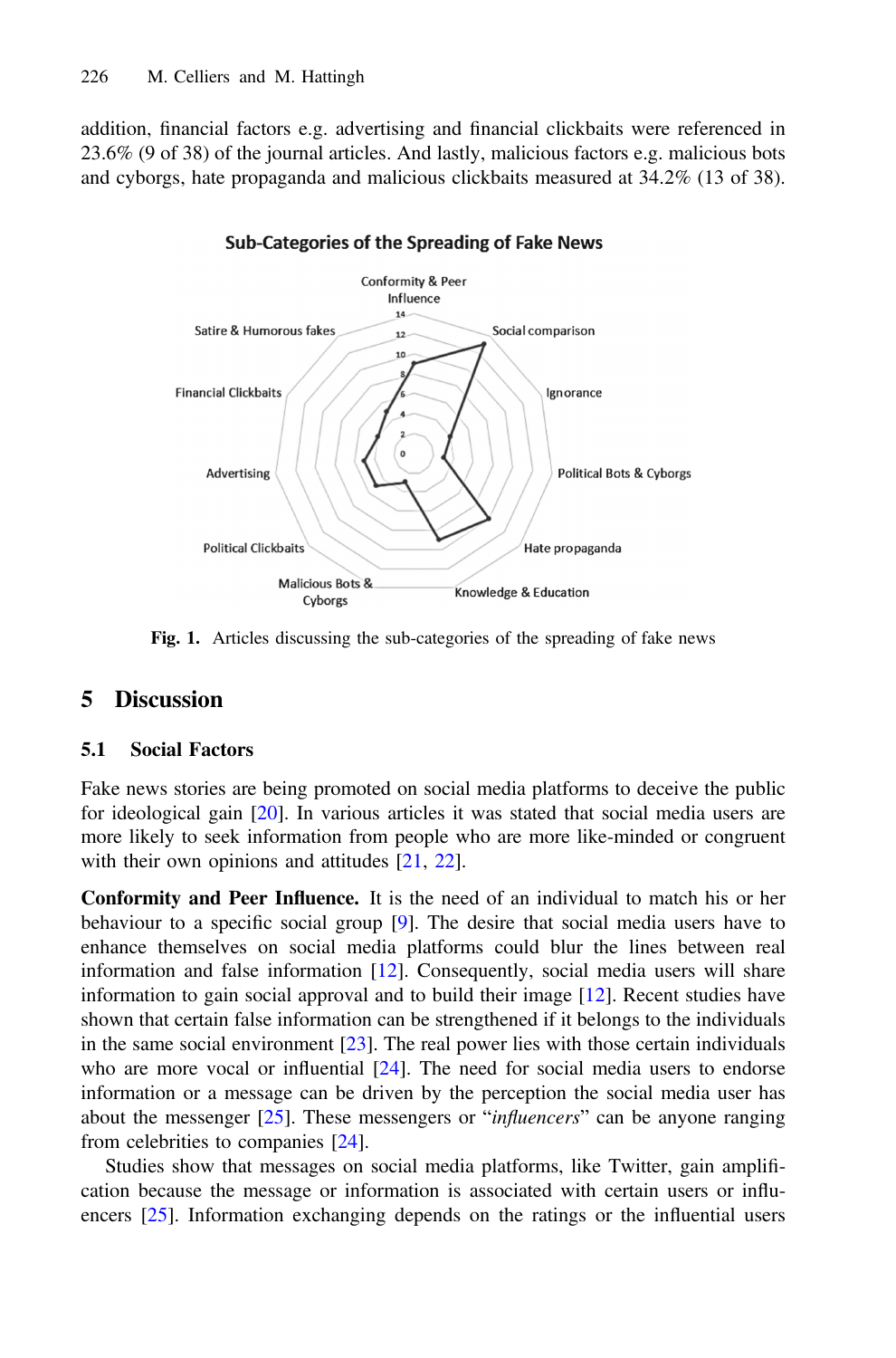associated with the information [\[23](#page-10-0)]. Social media users' influence among peers enhance the impact and spreading of all types of information [\[25](#page-10-0)]. These social media influencers have the ability to rapidly spread information to numerous social media users [\[26](#page-10-0)]. The level of influence these influencers have, can amplify the impact of the information [[27\]](#page-10-0).

The lack of related information in online communities could lead to individuals sharing the information based on the opinions and behaviours of others [\[23](#page-10-0)]. Some studies show that social media users will seek out or share information that reaffirms their beliefs or attitudes [\[18](#page-10-0)].

Social Comparison. The whole driving force of the social media sphere is to post and share information [[1\]](#page-9-0). Social comparison can be defined as certain members within the same social environment who share the same beliefs and opinions [[12\]](#page-10-0). When they are unable to evaluate certain information on their own, they adapt to compare themselves to other members, within the same environment, with the same beliefs and opinions [\[12](#page-10-0)]. The nature of social media allows social media users to spread information in realtime [[28\]](#page-10-0). Social media users generate interactions on social media platforms to gain "followers" and to get "likes" which lead to an increasing amount of fake news websites and accounts [[10\]](#page-10-0). One of the biggest problems faced in the fake news dilemma, is that social media users' newsfeed on social media platforms, like Facebook, will generally be populated with the user's likes and beliefs, providing a breeding ground for users with like-minded beliefs to spread false information among each other [[16\]](#page-10-0). Social media users like to pursue information from other members in their social media environment whose beliefs and opinions are most compatible with their own [[21\]](#page-10-0).

Social media algorithms designed to make suggestions or filter information based on the social media users' preferences [[29\]](#page-10-0). The "like" button on social media platforms, e.g. Facebook, becomes a measuring tool for the quality of information, which could make social media users more willing to share the information if the information has received multiple likes [\[30](#page-10-0)]. Social media users' belief in certain information depends on the number of postings or "re-Tweets" by other social media users who are involved in their social media sphere [[23\]](#page-10-0). One article mentioned that the false news spreading process can be related to the patterns of the distribution of news among social media users [[31\]](#page-11-0). The more a certain piece of information is shared and passed along the more power it gains [\[6](#page-9-0)].

This "*endorsing*" behaviour results in the spreading of misleading information [[25\]](#page-10-0). It is also known as the "herding" behaviour and is common among social media where individuals review and comment on certain items [[23\]](#page-10-0). It is also referred to as the "bandwagon effect" where individuals blindly concentrate on certain information based on perceived trends [\[32](#page-11-0)]. The only thing that matters is that the information falls in line with what the social media user wants to hear and believe [[16\]](#page-10-0). Many studies also refer to it as the "*filter bubble effect*" where social media users use social media platforms to suggest or convince other social media users of their cause [[33\]](#page-11-0). Communities form as a result of these filter bubbles where social media users cut themselves off from any other individual that might not share the same beliefs or opinions [\[33](#page-11-0)]. It was found that social media users tend to read news or information that are ideologically similar to their own ideologies [[29\]](#page-10-0).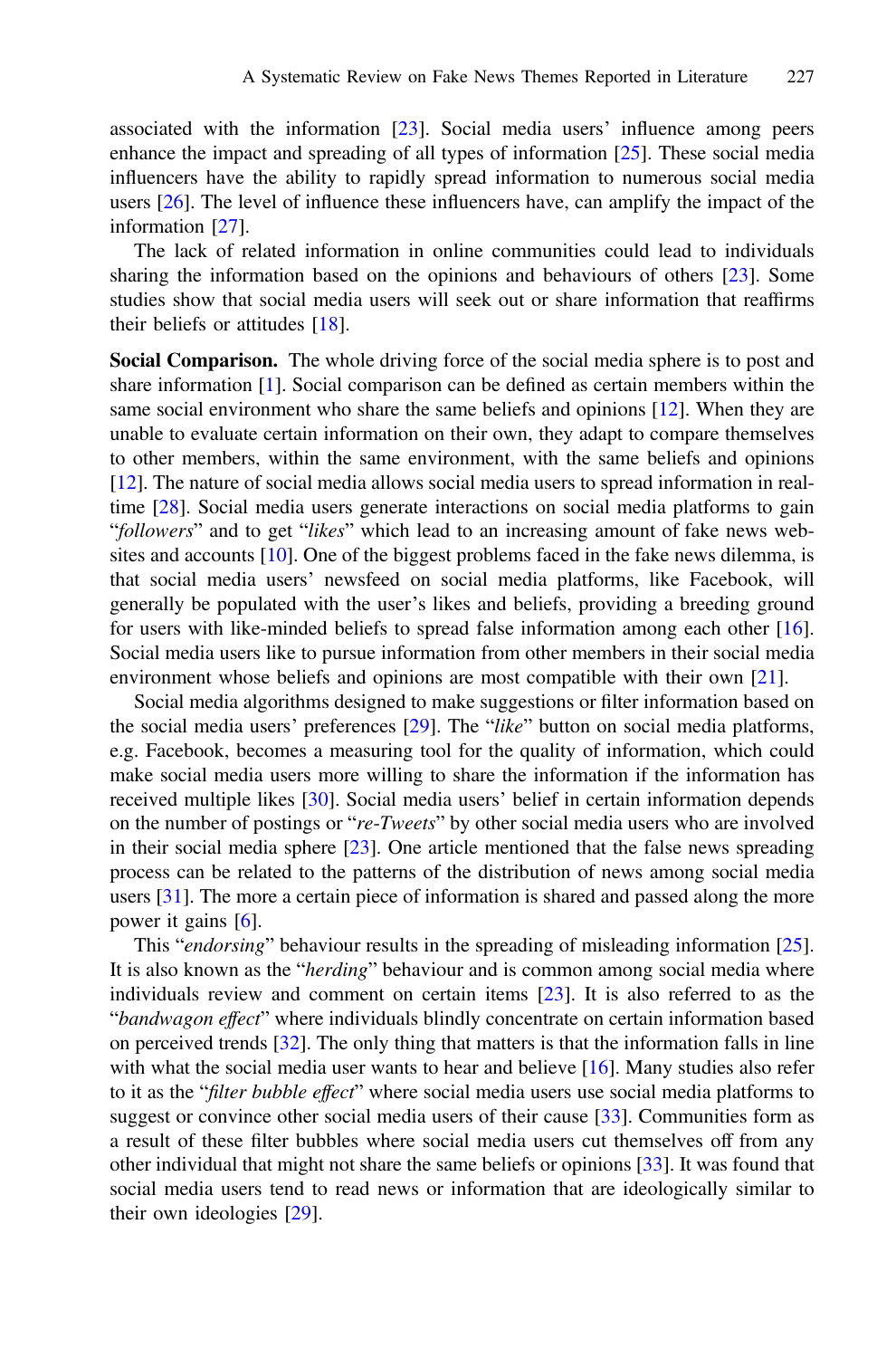Satire and Humorous Fakes. Some of the content on social media are designed to amuse users and are made to deceive people into thinking that it is real news [\[2](#page-9-0)]. Satire is referred to as criticising or mocking ideas or opinions of people in an entertaining or comical way [\[7](#page-9-0), [29\]](#page-10-0). These satire articles consist of jokes or forms of sarcasm that can be written by everyday social media users [\[10](#page-10-0)]. Most satire articles are designed to mislead and instruct certain individuals [[13\]](#page-10-0). Some social media users will be convinced that it is true information and will thus share the information [\[2](#page-9-0)].

### 5.2 Cognitive Factors

The study of cognition is the ability of an individual to make sense of certain topics or information by executing a process of reasoning and understanding [[34\]](#page-11-0). It is the ability of an individual to understand thought and execute valid reasoning and understanding of concept [\[34](#page-11-0)]. With an increasing amount of information being shared across social media platforms it can be challenging for social media users to determine which of the information is closest to the original source [[22\]](#page-10-0). The issue of individuals not having the ability to distinguish between real and fake news have been raised in many articles [[10\]](#page-10-0). Users of social media tend to not investigate the information they are reading or sharing [\[2](#page-9-0)]. This can therefore lead to the rapid sharing and spreading of any unchecked information across social media platforms [[2\]](#page-9-0).

Knowledge and Education. An important aspect of surfing social media is the ability of the social media users to distinguish between what is real and what is fake [[10\]](#page-10-0). The trustworthiness of a certain article is based on how successful the exchange of the articles are [[12\]](#page-10-0). The more successful the exchange, the more likely social media users will share the information [\[12](#page-10-0)]. Social media users make supposedly reasonable justifications to determine the authenticity of the information provided [[35](#page-11-0)].

People creating fake news websites and writing false information exploit the nonintellectual characteristics of some people [[13\]](#page-10-0). For social media users to determine if the information they received is true or false, expert judgement of content is needed [[1\]](#page-9-0).

In a recent study, it was found that many social media users judge the credibility of certain information based on detail and presentation, rather than the source [\[11](#page-10-0)]. Some individuals determine the trustworthiness of information provided to them through social media on how much detail and content it contains [\[11](#page-10-0)].

It is believed that people are unable to construe information when the information given to them, are conflicting with their existing knowledge base [\[34](#page-11-0)]. Most social media users lack the related information to make a thorough evaluation of the particular news source [\[23\]](#page-10-0). For many years, companies and people have been creating fake news articles to capitalize on the non-intellectual characteristics of certain individuals [[13\]](#page-10-0).

Ignorance. A driving force of the spreading of false information is that social media users undiscerningly forward false information [\[5](#page-9-0)] A reason for the spreading of false information in many cases are inattentive individuals who do not realise that some websites mimic real websites [\[2](#page-9-0)]. These false websites are designed to look like the real website but in essence only contain false information. Social media users tend to share information containing a provocative headline, without investigating the facts and sources [\[16](#page-10-0)]. The absence of fact-checking by social media users on social media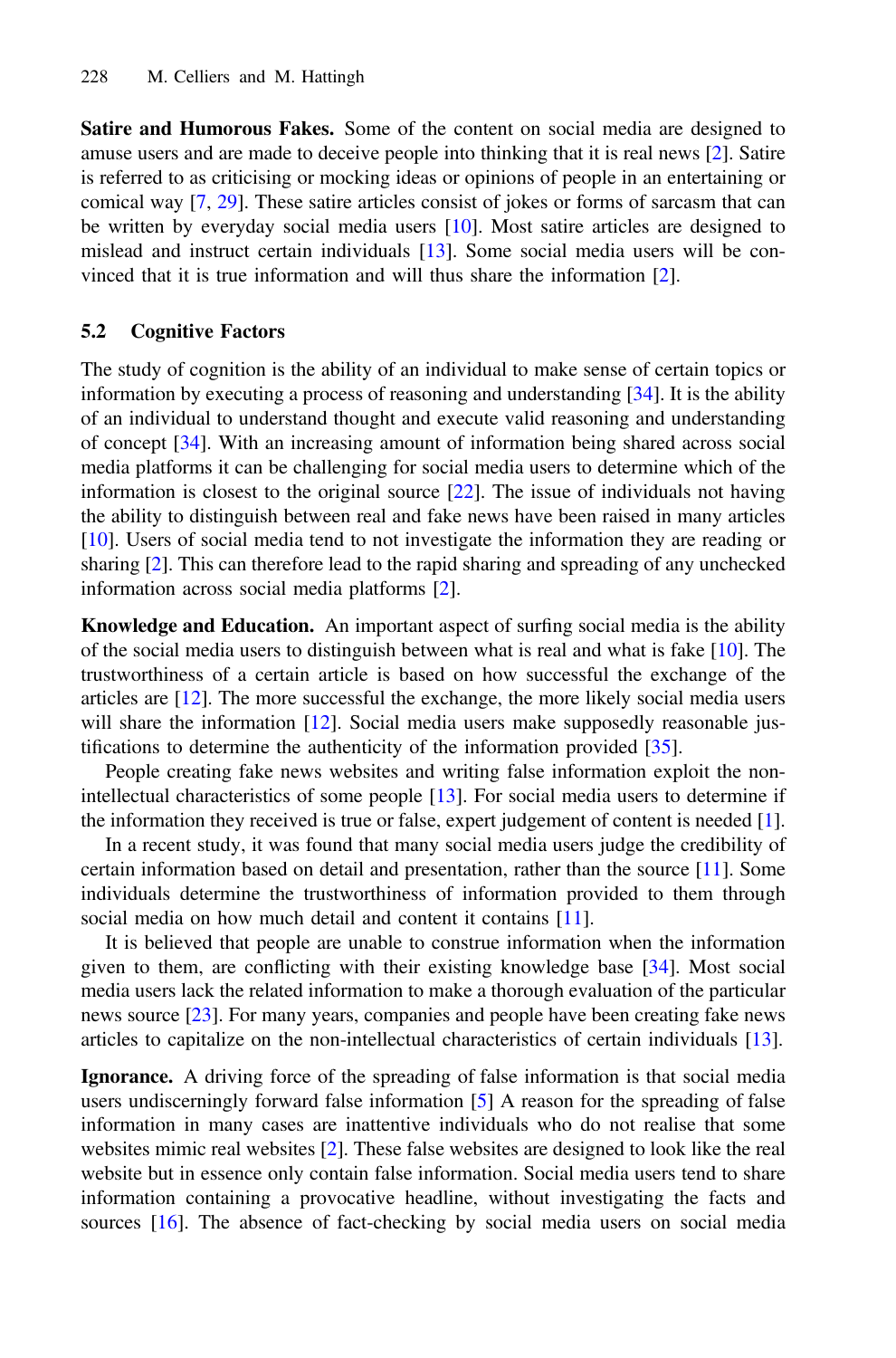platforms, increases the spreading of false information [\[2](#page-9-0)]. Social media users tend to share information without verifying the source or the reliability of the content [[2\]](#page-9-0). Information found on social media platforms, like Twitter, are sometimes not even read before they are being spread among users, without any investigation into the source of the information  $[16]$  $[16]$ . As mentioned earlier in Sect. [5.1](#page-3-0), the bandwagon effect causes individuals to share information without making valued judgement [[32\]](#page-11-0).

### 5.3 Political Factors

The spreading of false political information have increased due to the emergence of streamline media environments [[22\]](#page-10-0). There has been a considerable amount of research done on the influence of fake news on the political environment [[14,](#page-10-0) [18](#page-10-0)]. By creating false political statements, voters can be convinced or persuaded to change their opinions [\[3](#page-9-0)]. Critics reported that in the national election in the UK (regarding the nation's withdrawal out of the EU) and the 2016 presidential election in the US, a number of false information was shared on social media platforms that have influenced the outcome of the results [[8,](#page-9-0) [22](#page-10-0)]. Social media platforms, like Facebook, came under fire in the 2016 US presidential election, when fake news stories from unchecked sources were spread among many users  $[10]$  $[10]$ . The spreading of such fake news have the sole purpose of changing the public's opinion [\[8](#page-9-0), [29](#page-10-0)].

Various techniques can be used to change the public's opinion. These techniques include repeatedly retweeting or sharing messages often with the use of bots or cyborgs [\[15](#page-10-0)]. It also includes misleading hyperlinks that lures the social media user to more false information [[15\]](#page-10-0).

Political Clickbaits. Clickbaits are defined as sources that provide information but use misleading and sensational headiness to attract individuals [\[16](#page-10-0)]. In the 2016 US presidential elections it was apparent that clickbaits were used to shape peoples' opinions [[4\]](#page-9-0). In a recent study it was found that 43% (13 of 30) false news stories were shared on social media platforms, like Twitter, with links to non-credible news websites [[22\]](#page-10-0).

Webpages are purposely created to resemble real webpages for political gain [[3\]](#page-9-0). News sources with URLs similar to the real website URL have been known to spread political fake news pieces, which could influence the opinion of the public [[10\]](#page-10-0).

Political Bots/Cyborgs. A social media users' content online is managed by algorithms to reflect his or her prior choices [\[22](#page-10-0)]. Algorithms designed to fabricate reports are one of the main causes of the spreading of false information [[33\]](#page-11-0). In recent years, the rapid growth of fake news have led to the belief that cyborgs and bots are used to increase the spreading of misinformation on social media [[22\]](#page-10-0). In the 2016 US election social bots were used to lead social media users to fake news websites to influence their opinions on the candidates [[3\]](#page-9-0). Hundreds of bots were created in the 2016 US presidential elections to lure people to websites with false information [\[3](#page-9-0)] These social bots can spread information through social media platforms and participate in online social communities [\[3](#page-9-0)].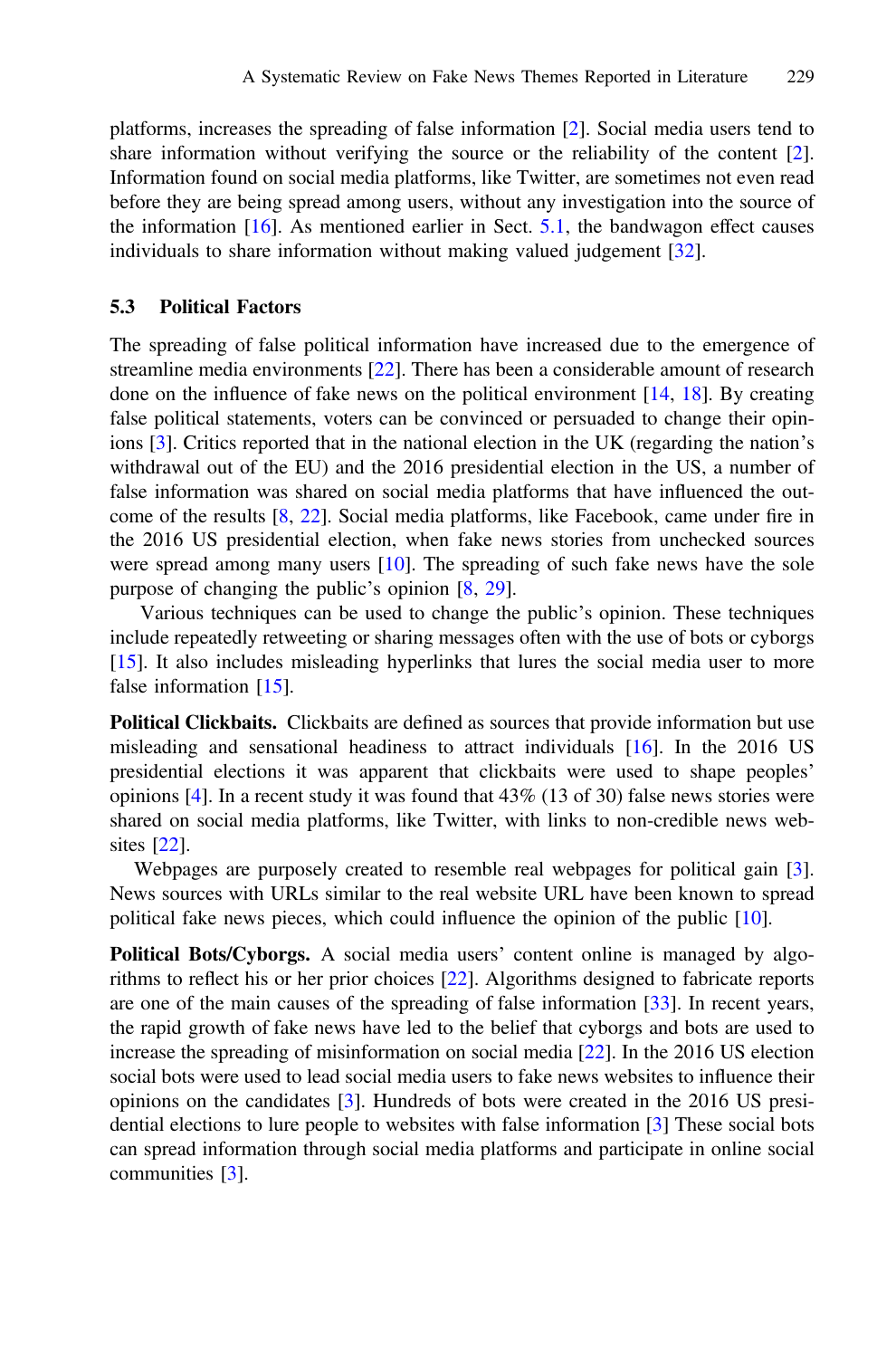## 5.4 Financial Factors

One of the biggest problems with fake news is that it allows the writers to receive monetary incentives [\[13](#page-10-0)]. Misleading information and stories are promoted on social media platforms to deceive social media users for financial gain [[20,](#page-10-0) [29](#page-10-0)].

One of the main goals of fake news accounts are to generate traffic to their specific website [[10\]](#page-10-0). Articles with attractive headlines lure social media users to share false information thousands of times [[2\]](#page-9-0). Many companies use social media as a platform to advertise their products or to promote their products [\[26](#page-10-0)].

Advertising. People earn money through clicks and views [[36\]](#page-11-0). The more times the link is clicked the more advertising money is generated [[16\]](#page-10-0). Every click corresponds to advertising revenue for the content creator  $[16]$  $[16]$ . The more traffic companies or social media users get to their fake news page, the more profit through advertising can be earned [\[10](#page-10-0)]. The only way to prevent financial gain for the content creator is inaction [[16\]](#page-10-0). Most advertising companies are more interested in how many social media users will be exposed to their product rather than the possible false information displayed on the page where their advertisement is displayed [[13\]](#page-10-0). Websites today are not restricted on the content displayed to the public, as long as they attract users [\[13](#page-10-0)]. This explains how false information is monetized, providing monetary value for writers to display sensational false information [[13\]](#page-10-0).

Financial Clickbaits. Clickbaits are used to lure individuals to other websites or articles for financial gain [\[2](#page-9-0)]. One of the main reasons for falsifying information is to earn money through clicks and views [[36\]](#page-11-0). Writers focus on sensational headlines rather than truthful information [\[13](#page-10-0)]. Appeal rather than truthfulness drives information [[5\]](#page-9-0). These attractive headlines deceive individuals into sharing certain false information [[2\]](#page-9-0).

Clickbaits are purposely implemented to misguide or redirect social media users to increase the views and web traffic of certain websites for online advertising earnings [[4\]](#page-9-0). Social media users end up spending only a short time on these websites [[4\]](#page-9-0). Clickbaits have been indicated as one of the main reasons behind the spreading of false information [[2\]](#page-9-0).

#### 5.5 Malicious Factors

Studies debating the trustworthiness of information and veracity analytics of online content have increased recently due to the rise in fake news stories [[37\]](#page-11-0). Social media has become a useful way for individuals to share information and opinions about various topics [\[3](#page-9-0)]. Unfortunately, many users share information with malicious intent [[3\]](#page-9-0). Malicious users, also referred to as "trolls", often engage in online communication to manipulate other social media users and to spread rumours [\[37](#page-11-0)].

Malicious websites are specifically created for the spreading of fake news [[2\]](#page-9-0). Malicious entities use false information to disrupt daily activities like the health–sector environment, the stock markets or even the opinions people have on certain products [[3\]](#page-9-0). Some online fake news stories are purposely designed to target victims [[3\]](#page-9-0). Websites, like Reddit, have been known as platforms where users can get exposed to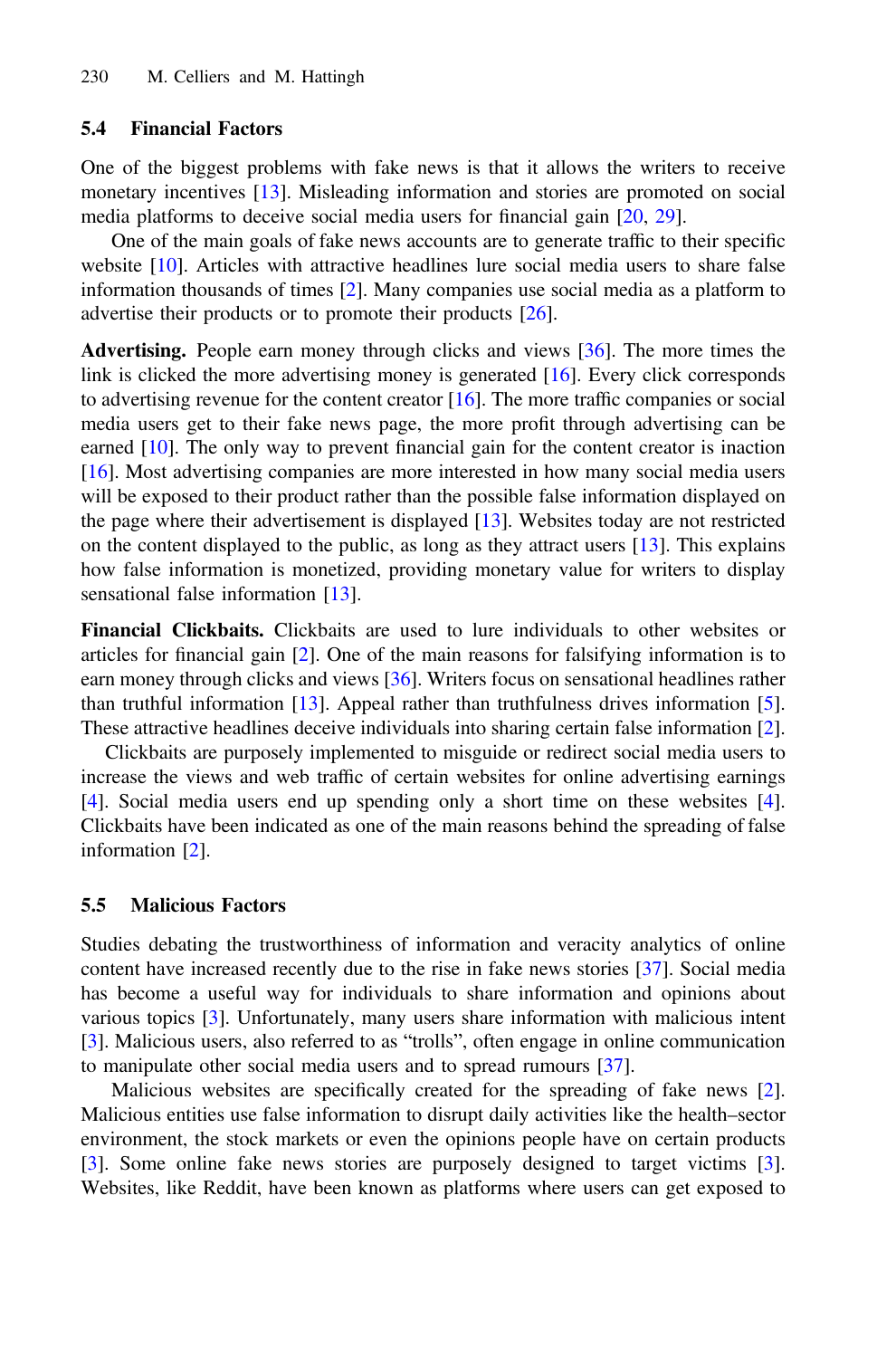bullying [\[38](#page-11-0)]. Some individuals have been known to use the social media platform to cause confusion and fear among others [[39\]](#page-11-0).

Malicious Bots/Cyborgs. Malicious users, with the help of bots, target absent-minded individuals who do not check the article facts or source before sharing it on social media [\[2](#page-9-0)]. These AI powered bots are designed to mimic human behaviour and characteristics, and are used to corrupt online conversations with unwanted and misleading advertisements [\[38](#page-11-0)]. In recent studies it was found that social bots are being created to distribute malware and slander to damage an individual's beliefs and trust [[3\]](#page-9-0).

Hate Propaganda. Many argue that the sharing of false information fuel vindictive behaviour among social media users [[12\]](#page-10-0). Some fake news websites or pages are specifically designed to harm a certain user's reputation [\[5](#page-9-0), [10\]](#page-10-0). Social media influencers influence users' emotional and health outcomes [\[12](#page-10-0)]. Fake news creators specifically target users with false information [[3\]](#page-9-0). This false information is specifically designed to deceive and manipulate social media users [\[21](#page-10-0)]. Fake news stories like this, intend to mislead the public and generate false beliefs [\[21](#page-10-0)]. In some cases, hackers have been known to send out fake requests to social media users to gain access to their personal information [[39\]](#page-11-0). The spreading of hoax has also become a problem on social media. The goal of hoaxes is to manipulate the opinion of the public and to maximize public attention [\[35](#page-11-0)]. Social spammers have also become more popular over the last few years with the goal to launch different kinds of attacks on social media users, for example spreading viruses or phishing [[2\]](#page-9-0). Fake reviews have also been known to disrupt the online community through writing reviews that typically aim to direct people away from a certain product or person [[2\]](#page-9-0). Another method used by various malicious users, is to purchase fake followers to spread harmful malware more swiftly [\[26](#page-10-0)].

Malicious Clickbaits. It was reported on in a previous article that employees in a certain company clicked on a link, disguised as important information, where they provide sensitive and important information to perpetrators [\[4](#page-9-0)]. Malicious users intending to spread malware and phishing hide behind a fake account to further increase their activities [[26\]](#page-10-0). Clickbaits in some cases are designed to disrupt interactions or to lure individuals into arguing in disturbed online interactions or communications [[37\]](#page-11-0). These clickbaits have also been known to include malicious code as part of the webpage [\[4](#page-9-0)]. This will cause the social media users to download malware onto their device once they select the link [[4\]](#page-9-0).

# 6 Conclusion

Various articles were used to identify and study the factors and reasons involved in the sharing and spreading of misinformation on social media. Upon retrieving multiple reasons for the spreading of false information, they were categorized into main factors and sub-factors. These factors included social factors, cognitive factors, political factors, financial factors and malicious factors. Considering the rapidly expanding social media environment, it was found that especially social factors have a very significant influence in the sharing of fake news on social media platforms. Its sub-factors of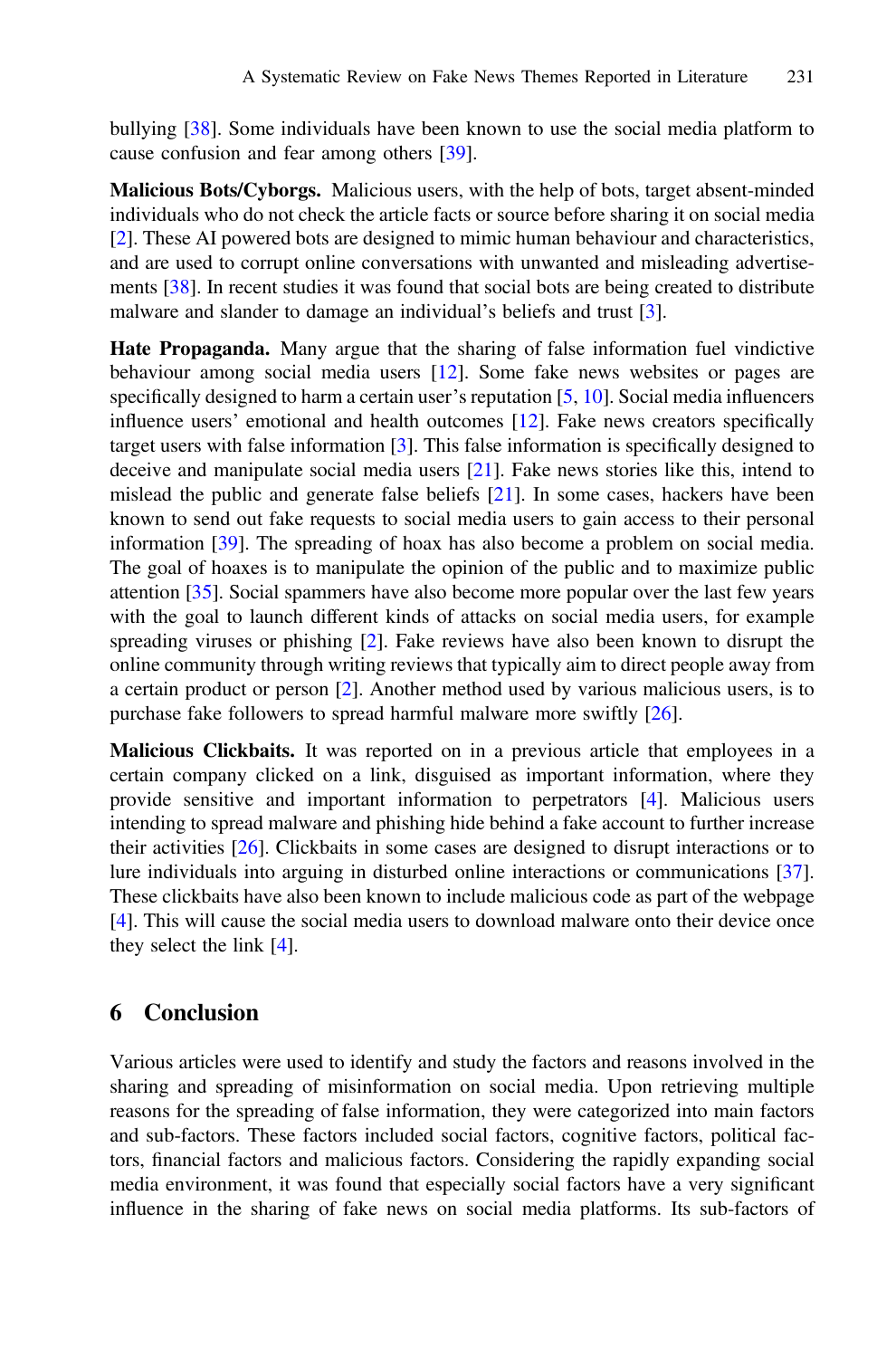<span id="page-9-0"></span>conformity and peer-influence; social comparison and satire and humorous fakes have great influence when deciding to share false information. Secondly, it was concluded that malicious factors like hate propaganda also fuel the sharing of false information with the possibility to financially gain or to do harm.

In addition, it was concluded from this review that knowledge and education plays a very important role in the sharing of false information, where social media users sometimes lack the logic, reasoning and understanding of certain information. It was also evident that social media users may sometimes be ignorant and indifferent when sharing and spreading information. Fact-checking resources are available but the existence thereof is fairly unknown and therefore often unused. Hopefully better knowledge and education will encourage a desire among social media users to be more aware of possible unchecked information and the sources of information and to stop the forwarding of false information. A better understanding of the motives behind the sharing of false information can potentially prepare social media users to be more vigilant when sharing information on social media. The goal of this literature review was only to identify the factors that drive the spreading of fake news on social media platforms and did not fully address the dilemma of combatting the sharing and spreading of false information.

While this literature review sheds light on the motivations behind the spreading of false information, it does not highlight the ways in which one can detect false information. This proposes further suggestions for follow-up research or literature studies using these factors in an attempt to detect and limit or possibly eradicate the spreading of false information across social media platforms. Despite the limitations of this literature review, it helps to educate and provide insightful knowledge to social media users who share information across social media platforms.

# References

- 1. Obelitz Søe, S.: Algorithmic detection of misinformation and disinformation: Gricean perspectives. J. Doc. 72(2), 309 (2018)
- 2. Bondielli, A., Marcelloni, F.: A survey on fake news and rumour detection techniques. Inf. Sci. 497, 38–55 (2019)
- 3. Zhang, X., Ghorbani, A.A.: An overview of online fake news: characterization, detection, and discussion. Inf. Process. Manag. 57(2), 102025 (2019)
- 4. Aldwairi, M., Alwahedi, A.: Detecting fake news in social media networks. Proc. Comput. Sci. 141, 215–222 (2018)
- 5. Chen, X., Sin, S.-C.J., Theng, Y.-L., Lee, C.S.: Why students share misinformation on social media: motivation, gender, and study-level differences. J. Acad. Librariansh. 41(5), 583–592 (2015)
- 6. Shin, J., Jian, L., Driscoll, K., Bar, F.: The diffusion of misinformation on social media: Temporal pattern, message, and source. Comput. Hum. Behav. 83, 278–287 (2018)
- 7. Gravanis, G., Vakali, A., Diamantaras, K., Karadais, P.: Behind the cues: a benchmarking study for fake news detection. Expert Syst. Appl. 128, 201–213 (2019)
- 8. Kanoh, H.: Why do people believe in fake news over the Internet? An understanding from the perspective of existence of the habit of eating and drinking. Proc. Comput. Sci. 126, 1704–1709 (2018)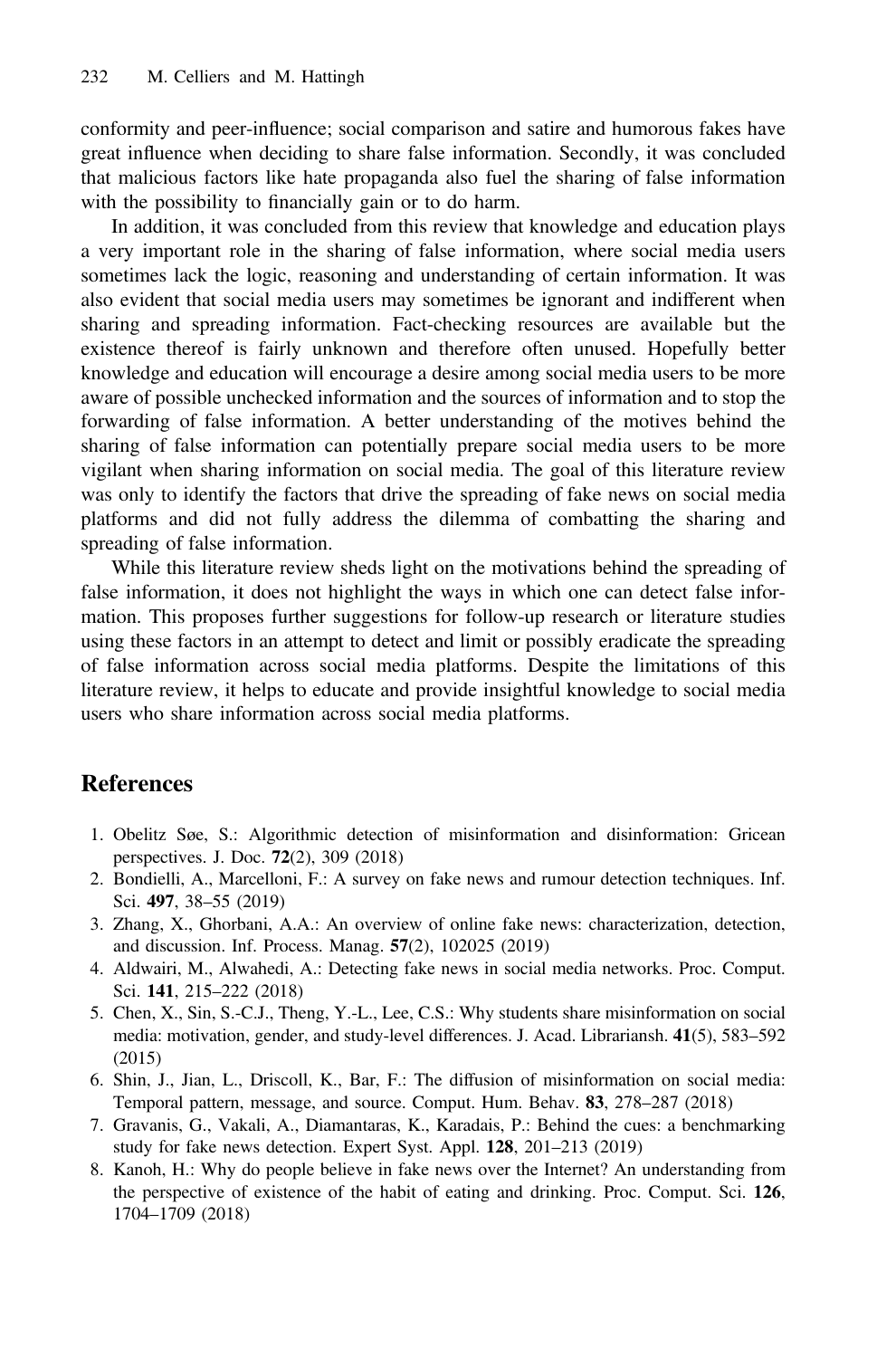- <span id="page-10-0"></span>9. Colliander, J.: 'This is fake news': Investigating the role of conformity to other users' views when commenting on and spreading disinformation in social media. Comput. Hum. Behav. 97, 202–215 (2019)
- 10. Figueira, Á., Oliveira, L.: The current state of fake news: challenges and opportunities. Proc. Comput. Sci. 121, 817–825 (2017)
- 11. Atodiresei, C.-S., Tănăselea, A., Iftene, A.: Identifying fake news and fake users on Twitter. Proc. Comput. Sci. 126, 451–461 (2018)
- 12. Talwar, S., Dhir, A., Kaur, P., Zafar, N., Alrasheedy, M.: Why do people share fake news? Associations between the dark side of social media use and fake news sharing behavior. J. Retail. Consum. Serv. 51, 72–82 (2019)
- 13. Burkhardt, J.M.: History of fake news. Libr. Technol. Rep. 53(8), 5–9 (2017)
- 14. Anderson, K.E.: Getting acquainted with social networks and apps: combating fake news on social media. Libr. Hi Tech News 35(3), 1–6 (2018)
- 15. Al-Rawi, A., Groshek, J., Zhang, L.: What the fake? Assessing the extent of networked political spamming and bots in the propagation of #fakenews on Twitter. Online Inf. Rev. 43(1), 53–71 (2019)
- 16. Rochlin, N.: Fake news: belief in post-truth. Libr. Hi Tech 35(3), 386–392 (2017)
- 17. IEC South Africa: Real411. Keeping it real in digital media. Disinformation Destroys Democracy (2019)
- 18. Lor, P.J.: Democracy, information, and libraries in a time of post-truth discourse. Libr. Manag. 39(5), 307–321 (2018)
- 19. Yu, F., Liu, Q., Wu, S., Wang, L., Tan, T.: Attention-based convolutional approach for misinformation identification from massive and noisy microblog posts. Comput. Secur. 83, 106–121 (2019)
- 20. Jang, S.M., Kim, J.K.: Third person effects of fake news: fake news regulation and media literacy interventions. Comput. Hum. Behav. 80, 295–302 (2018)
- 21. Buschman, J.: Good news, bad news, and fake news: going beyond political literacy to democracy and libraries. J. Docum. 75(1), 213–228 (2019)
- 22. Jang, S.M., et al.: A computational approach for examining the roots and spreading patterns of fake news: evolution tree analysis. Comput. Hum. Behav. 84, 103–113 (2018)
- 23. Wang, Q., Yang, X., Xi, W.: Effects of group arguments on rumor belief and transmission in online communities: an information cascade and group polarization perspective. Inf. Manag. 55(4), 441–449 (2018)
- 24. Lewandowsky, S., Ecker, U.K.H., Cook, J.: Beyond misinformation: understanding and coping with the 'Post-Truth' era. J. Appl. Res. Mem. Cogn. 6(4), 353–369 (2017)
- 25. Vijaykumar, S., Nowak, G., Himelboim, I., Jin, Y.: Virtual Zika transmission after the first U.S. case: who said what and how it spread on Twitter. Am. J. Infect. Control 46(5), 549– 557 (2018)
- 26. Jang, B., Jeong, S., Kim, C.: Distance-based customer detection in fake follower markets. Inf. Syst. 81, 104–116 (2019)
- 27. Borges-Tiago, M.T., Tiago, F., Cosme, C.: 'Exploring users' motivations to participate in viral communication on social media. J. Bus. Res. 101, 574–582 (2018)
- 28. Alzanin, S.M., Azmi, A.M.: Detecting rumors in social media: a survey. Proc. Comput. Sci. 142, 294–300 (2018)
- 29. Rayess, M.E., Chebl, C., Mhanna, J., Hage, R.-M.: Fake news judgement: the case of undergraduate students at Notre Dame University-Louaize, Lebanon. Ref. Serv. Rev. 46(1), 146–149 (2018)
- 30. Wessel, M., Thies, F., Benlian, A.: The emergence and effects of fake social information: evidence from crowdfunding. Decis. Supp. Syst. 90, 75–85 (2016)